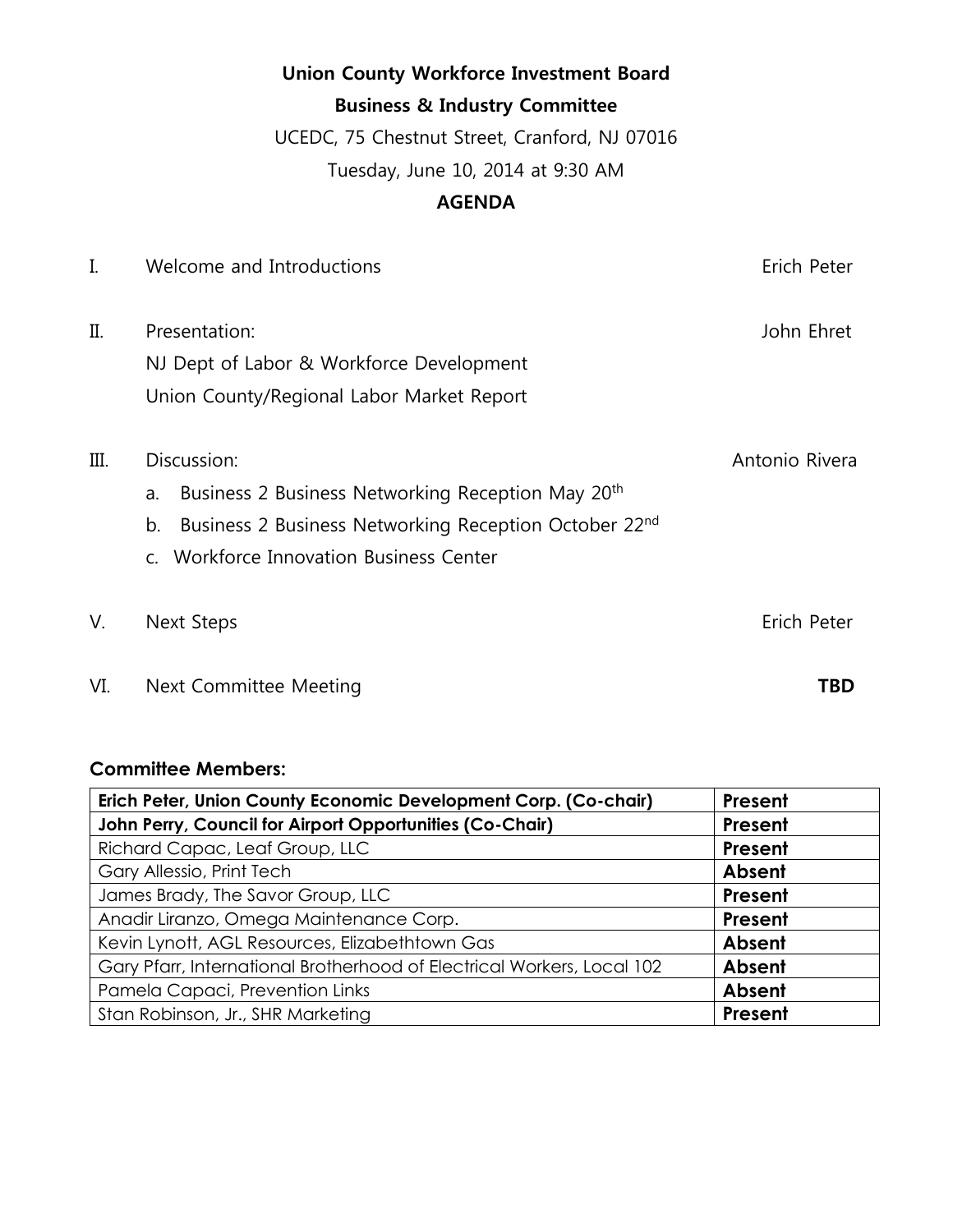## **Union County Workforce Investment Board**

### **Business & Industry Committee**

UCEDC, 75 Chestnut Street, Cranford, NJ 07016 Tuesday, June 10, 2014 at 9:30 AM

#### **Meeting Summary**

- 1. Mr. Erich Peter welcomed everyone to the Business & Industry Committee meeting at 9:30am. Self introductions followed.
- 2. Mr. John Ehret from New Jersey Dept. of Labor and Workforce Development provided the committee with a current detailed Union County/Regional Labor Market report. Mr. Ehret first reviewed Union County's current demographic population and how that relates to the current employment data. Union County's population is comparable to size as it was in 1970. The current unemployment rate for Union County is 6.6%. Trade, Transportation, Utilities is greatest employer with the Manufacturing Industry having the greatest loss. Manufacturing provided Union County with the highest annual wages, however 34% of jobs lost in 2008-2009 came from the manufacturing industry. Over the past 5 years Union County has seen 13000 jobs lost in manufacturing. Currently, we are out performing in Professional Business Services, increasing approx. 2000 jobs.

Mr. Ehret also mentioned the NJ Dept of Labor and Workforce Development is currently able to take job posting data, analyze it and identify true needs of employers. This is data can be broken down to location, industry, job title, etc. Wage data is collected regionally through the Occupational Employment Survey. This provides a good analysis of job title and wage, all of which is publically available.

Job Skills are also able to be analyzed based on these job postings. This tool combined with employer conversations provide a great resource to see what skills job seekers are lacking. This data finds that technical skills aren't enough to get a job; soft skills are just as important. Employers are also finding that many job applicants right out of school are missing the "hands-on" aspect of training. This data is crucial as the WIB can evaluate training opportunities and create programs to provide these essential skills to our clients.

Mr. Ehret discussed that current job seekers must also be aware of how they are constructing their resumes. Companies are using computer systems to process resumes, these computer systems often rank job seekers based on key words in their resumes. Job seekers need to be aware of these key words so they can be picked up by the computer programs algorithms.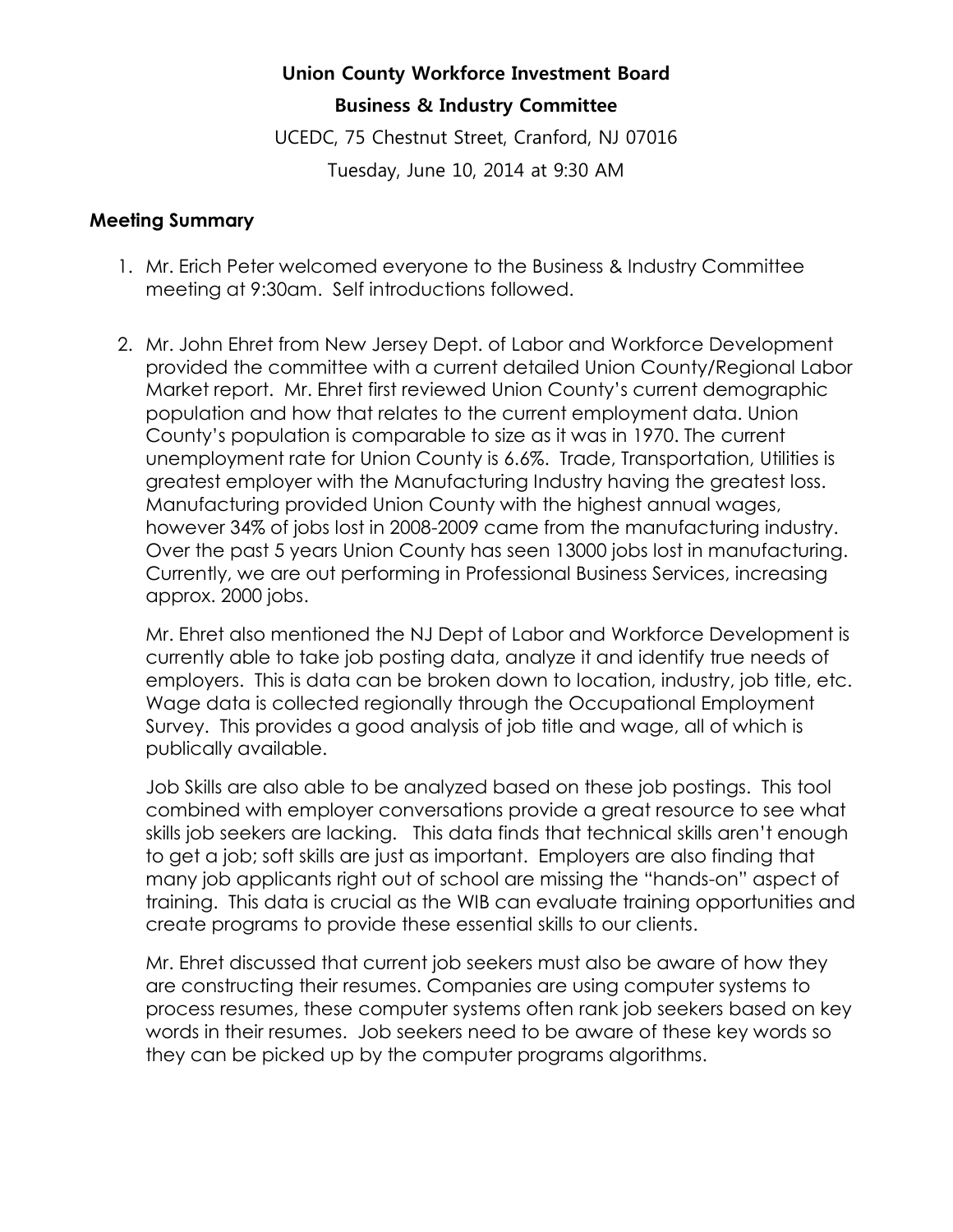## **Union County Workforce Investment Board**

## **Business & Industry Committee**

UCEDC, 75 Chestnut Street, Cranford, NJ 07016

Tuesday, June 10, 2014 at 9:30 AM

On The Map, is another tool and computer program that shows where people work and where they live. Based on 2011, it states that only a small amount of the population actually live and work in Union County. Most residents leave the county to work. An analysis of this data is helpful in understanding jobs in the area and skills of our residents.

- 3. Mr. Antonio Rivera thanked those who attended the Business 2 Business event, it was very successful. We will be taking feedback from that event and applying it to our next event, planned for October.
- 4. Mr. James Brady suggested that each WIB member make a commitment to hire just 1 person through Union County programs. Ms. Anadir Liranzo said she has attempted to hire, but had very difficult time finding quality employees due to lack of soft skills. She also experienced some difficulty working with state and county agencies.
- 5. Mr. Antonio Rivera notified the Committee that as of today the WIB is in negotiations with UCC and other partners to take over the Retail Skills center at the Jersey Gardens mall and rebrand it as a training center and a business center, the Workforce Innovation Business Center. Currently the Retail Skills Center is used to train Elizabeth and local residents to obtain the National Professional Certification in Customer Service. With this new project the WIB can work on specific training curriculums such as soft skills and focus on the immediate training needs of Union County. This center will also do Entrepreneurship training with partners such as UCEDC. Businesses will also be able to use this center for their everyday needs as well as trainings and workshops. Mr. Rivera mentioned this would help with the problem Ms. Liranzo mentioned with difficulty working with state and county agencies as it would bring both business and government agencies closer together. Mr. Rivera will keep the Committee notified as this project develops.
- 6. The Committee also discussed possible ways to keep in touch with each other in between meetings. Possible virtual ideas/forums were discussed. Committee members will also email Antonio Rivera any ideas or thoughts that might be helpful in the creation of the Business Center before the WIB meeting on 6/27/14.
- 7. The next Business and Industry Committee meeting will be held two weeks before the September WIB Board Meeting. At this time the new County